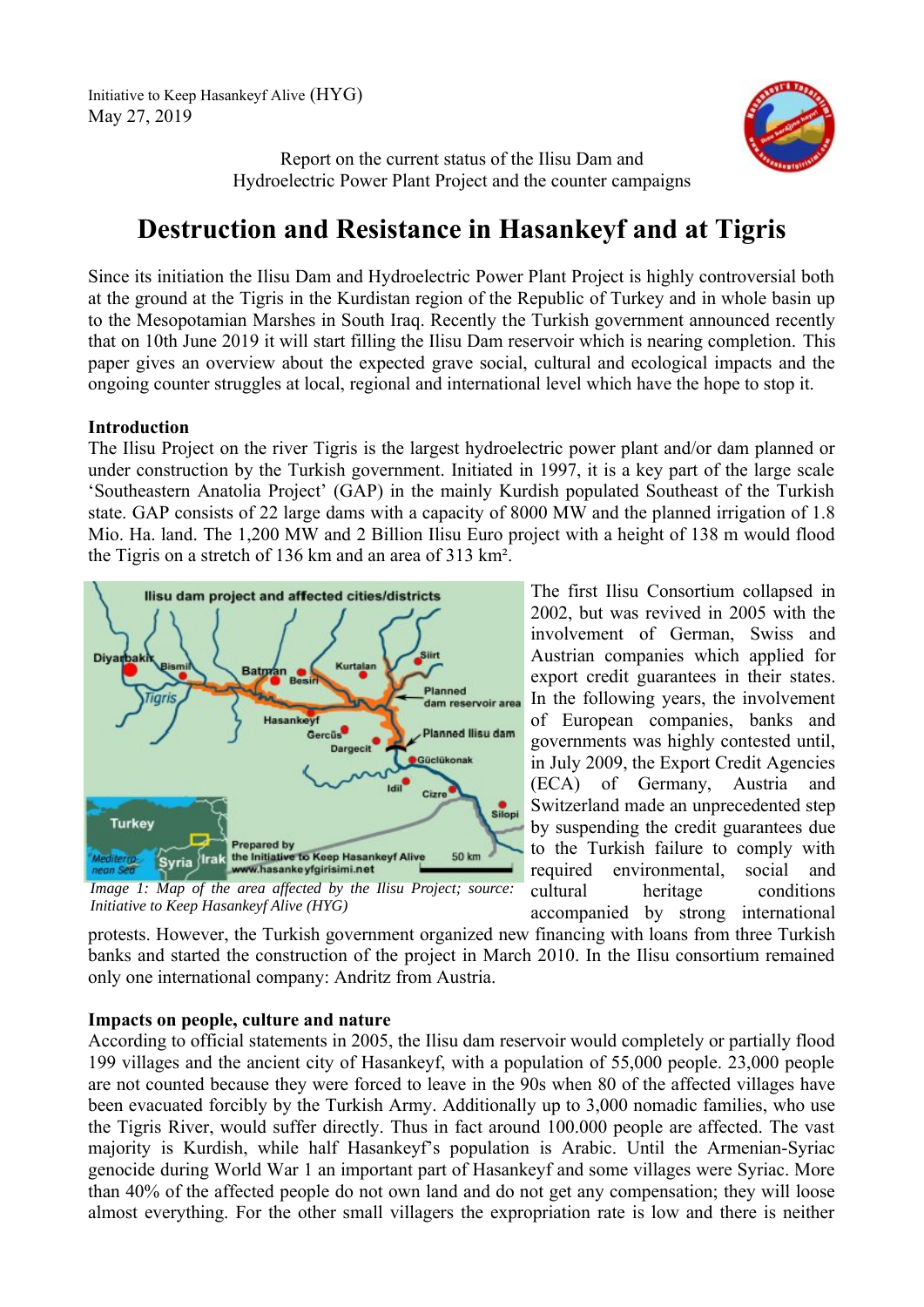proper land for resettlement nor are there other income compensation measures that have been set in place as yet. The affected people face the loss of their livelihoods and culture, the disruption of their homeland and family structures and a future in poverty in cities. Considering that Kurds – actually all non-Turks - are still facing systematic assimilation by a nationalist Turkish state policy, the Ilisu Project will intensify assimilation of the Kurds. The Turkish government's centralist behavior has no space for any participation for the affected people, civil organizations and affected municipalities. Everything has been planned and implemented in Ankara by the DSI (State Water Works), the project owner on behalf of the Turkish government. At local/regional level only some big land owners and some local companies would benefit financially.

The Ilisu Project is situated in Upper Mesopotamia, the 'cradle of civilization' where the first human settlements developed. The Ilisu Project would affect more than 400 archaeological sites – the whole affected area has not yet been surveyed completely. To date only in around 20 sites excavations have been done. The 12,000 year old town of Hasankeyf that uniquely merges a rich and historic cultural heritage with an important biologically diverse environment would be flooded by the Ilisu reservoir. Also due to the fact that it has been inhabited uninterruptedly it is why Hasankeyf has became the symbol of the struggle against the Ilisu Project. Hasankeyf was on the Silk Road for centuries, one of the larger regional cities in medieval times and includes traces of 20 different eastern and western cultures, several hundreds of monuments and up to 5,500 humanmade caves. It is a large area and needs careful excavation for dozens of years. Hasankeyf and the surrounding Tigris Valley fulfill nine out of ten UNESCO world heritage criteria according to independent expert research<sup>[1](#page-1-0)</sup>, but no application to UNESCO has been done by the Turkish government. Rather the fact that Hasankeyf is declared a First Degree Archaeological Site by Turkey's Supreme Board of Monuments in 1978, is used by the government to impede any urban development or investment for planned and sustainable tourism. While in the 70s up to 10,000 people lived in Hasankeyf, today Hasankeyf is with 3000 inhabitants is officially one of the poorest districts of Turkey.

The Ilisu Project is a large intervention into the geography of Upper Mesopotamia and would flood up to 400 km of precious riverine habitat which is home for many species like the endangered Euphrates Soft-Shelled Turtle. The Tigris river stretches are ecologically still very valuable and very crucial for the whole ecology of the region. For example Hasankeyf is home to at least 123 birds. The regional climate would also change as it happened with the Euphrates River Basin where after the construction of five large dams also the traditional agriculture experienced some serious negative impacts. As only some researches have been done in the Tigris Valley up to the present time we do not know really what would be lost. The water quality of the reservoir is expected to be extremely low, leading to massive fish extermination, and threatening people's health. Further downstream the decreased water flow will have a negative effect upon the Mesopotamian Marshes in Iraq – the largest wetland of the Middle East and an UNESCO World Heritage Site.



*Images 2 and 3: Soft Shell Turtle, source: HYG; Marsh Arabs in the South Iraqi Marshe, source STC*

<span id="page-1-0"></span><sup>1</sup> See report: http://www.dogadernegi.org/wp-content/uploads/2015/10/Outstanding-universal-value-of-hasankeyf-and-the-tigris-valley.pdf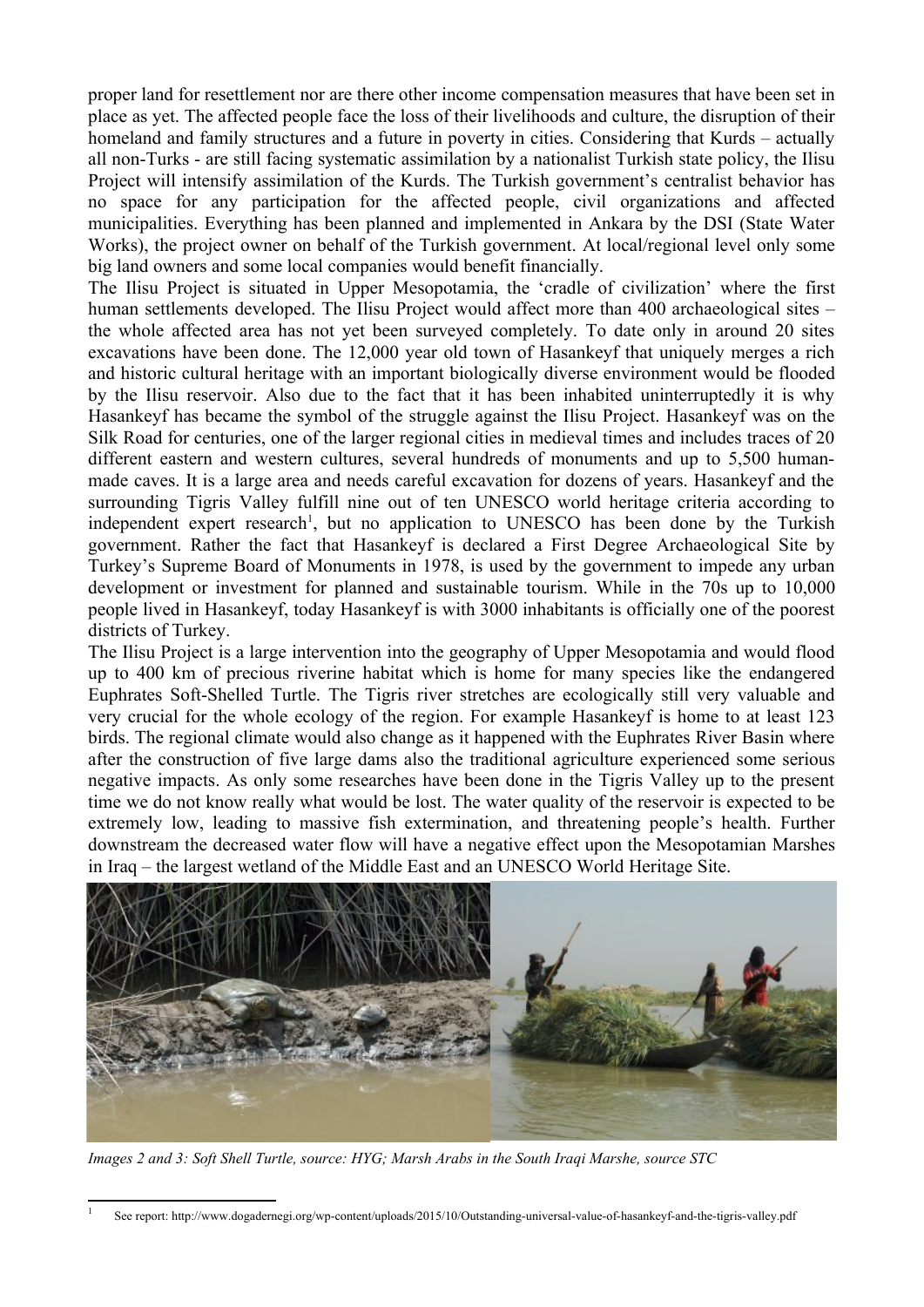Syria and particularly Iraq rely on the water of the Tigris River, which is the vital source for agriculture and water supply to urban centres for thousands of years. International conventions (like 1997 UN Convention on the Law of Non-Navigable Use of International Watercourses) and law require mutual agreements between Turkey, Iraq and Syria; but Turkey has not signed them. Rather Turkey imposes bilateral agreements like it is the case with Iraqi government in these years. The needs of people and nature are not considered and it gives no guarantee that Turkey will not use water as a weapon against the people of Iraq.

How Turkey uses dams as a weapon can be determined currently in the case of Democratic Federation of Northeast Syria which has been liberated by the Syrian Democratic Forces (SDF) during the ongoing Syrian War. Because Turkey is hostile to Northeast Syria, since 2016 it cuts regularly the Euphrates flow which decreases significantly power generation, irrigation and drinking water supply. Thus Turkey violates a bilateral Turkish-Syrian agreement from 1987 in which it committed to release at least  $500 \text{ m}^3/\text{s}$  at the border.

#### **Developments since the start of construction in 2010**

Four Turkish companies (mainly Cengiz and Nurol) and Andritz as consortium leaser received loans from the public Halkbank and the private Akbank and Garantibank. It is assumed that the Turkish government has taken the role of the export credit agencies and covers the financial risks. A campaign against the two private Turkish banks in 2010 was the first bank campaign conducted by civil society against banks, but was not successful in changing their support for the dam project.

In the summer 2010, the construction of New-Hasankeyf, a new town located 2 km north of Hasankeyf, has started. In the summer of 2012, the three tunnels for the diversion of the Tigris were completed and the conditions for beginning of the construction of the dam body were fulfilled.

In January 2013, as a result of a file suit initiated by the Union of Chambers of Engineers and Architects (TMMOB) the administrative court of Ankara decided to halt the Ilisu Project until the missing Environmental Impact Assessment (EIA) was conducted. However, the government changed the laws in such a way that after three months the construction could continue – until today no EIA exists. In the summer of 2014, the Kurdish PKK Guerrilla kidnapped two heads of workers companies, which stopped the construction for four months. In June 2015, the workers organized a strike at the dam site after they had been attacked by private security forces during negotiations on their working conditions, which lasted until November 2015. In order not to have protests at the dam construction site again, since end of 2015, the vast majority of the workers comes from far away provinces, they live at the construction site and have no connection to the local people.

The renewed armed conflict in Turkish-Kurdistan in 2015 allowed the government to suppress all forms of protests. The increased repression also limited the campaign against the Ilisu Project, which was revived in beginning 2015 by the HYG and Mesopotamian Ecology Movement, a new umbrella ecology movement, and had its peak in the first Global Hasankeyf Action Day on Sept. 20, 2015. In 2015 in total six demonstrations have been done in and around Hasankeyf, legal cases have been filed and activists as well affected people raised hope for a strong resistance.

The government employed hundreds of additional people as 'village guards' and armed them for the 'security' of the Ilisu Dam site which is situated close to areas contested since the 1980s between the Turkish Army and the PKK Guerrilla. Thousands of 'security forces' around the dam site are involved in ongoing military operations; since 2015 many areas around Hasankeyf and Ilisu have been declared as military no-go areas. The militarization has reached such a level that it has become impossible to visit the site as independent researcher. The state of emergency declared in July 2016 has made it almost impossible to express critic via manifestations or other actions in the public.

Since [2](#page-2-0)016 Turkish government officials declare regularly that the Ilisu Project had achieved  $97<sup>2</sup>$ , 98 or 99 % completion and the start of filling the dam reservoir would start "in some months" or "next year". But until now it has not happened and it is unclear whether after the construction of dam body the hydroelectric power plant is ready to operate. Also the last of the three diversion tunnels can be closed soon – an act of challenge which is also necessary before impoundment.

<span id="page-2-0"></span><sup>2</sup> See news in the newspaper Star: http://www.star.com.tr/politika/hasankeyfe-tarihi-dokunus-haber-1251112/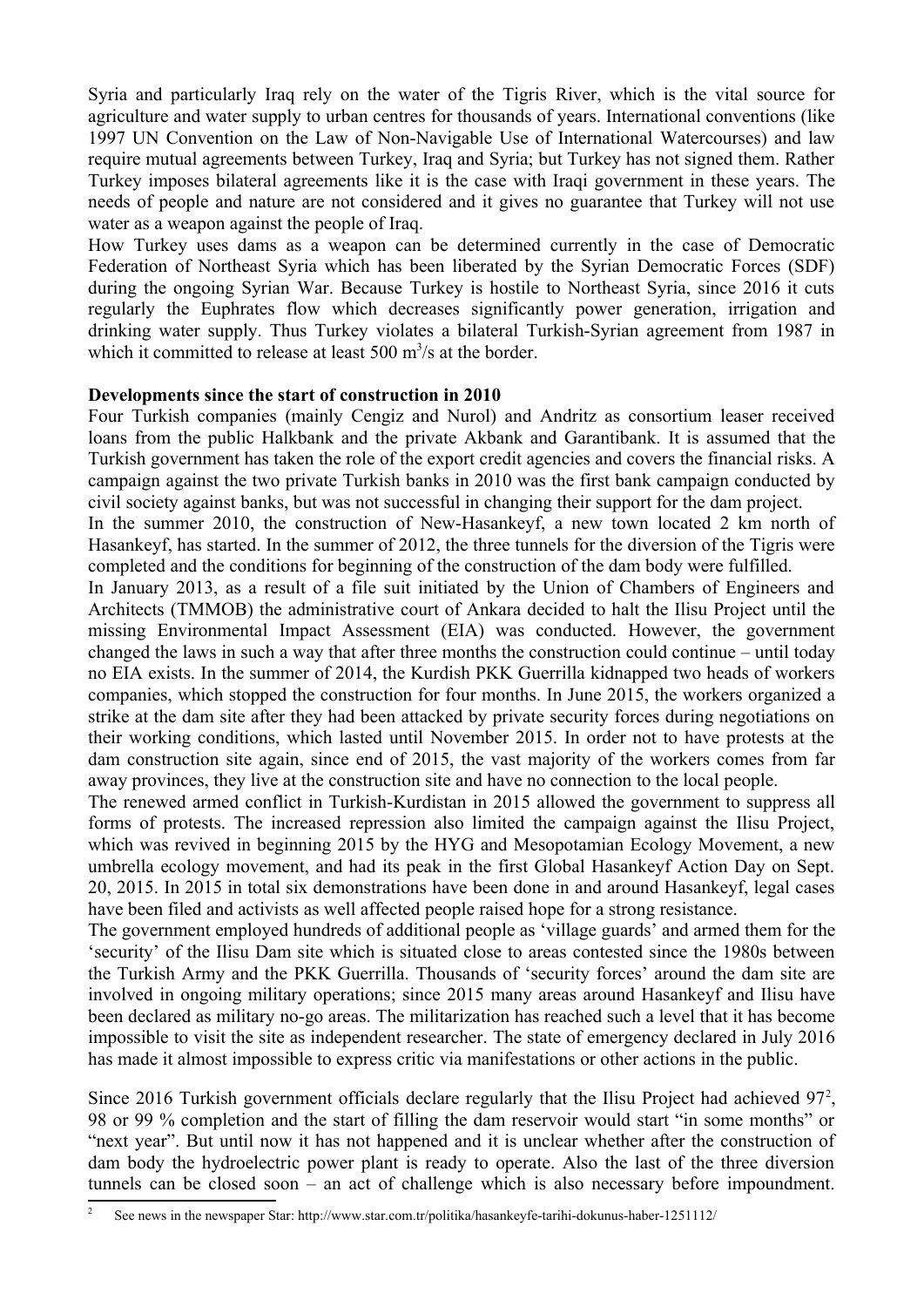Another point is that the large bridge 2 km east of Hasankeyf town - crucial for the regional traffic – has been completed only for two-thirds. Other pre-conditions for impounding are resettlement issues and relocation of monuments from Hasankeyf.

Another important issue is the position of the Iraqi government which could bring the issue to the global agenda. While in the past sometimes the Iraqi governments criticized openly Turkey because of Ilisu and other Tigris related issues, since 2016/2017 the approach seems to change. After several meetings on the Tigris River in the last years<sup>[3](#page-3-0)</sup> the Turkish government has declared several times that Iraq would not suffer when the filling of the dam reservoir takes place<sup>[4](#page-3-1)</sup>. It seems that the Iraqi government seeks for an agreement with Turkey which ensures a bit more water flow during filling process and regulation of minimum water flows afterwards. This is done without any discussions with the Iraqi society because the rights of Iraqi people will be violated when the Ilisu project starts to impound whatever measures are taken. In this sense in June 2018 the Turkish embassy to Iraq declared that Turkey will increase the minimum flow to Iraq from 60 to 90  $\mathrm{m}^3/\mathrm{s}$  which is very low considering that the average flow is around [5](#page-3-2)00  $\mathrm{m}^3$ /s at the Turkish-Iraqi border<sup>5</sup>.

In beginning of June 2018 in Iraq a big debate started when the water levels of the Tigris River fell to an historic minimum. Turkey was accused as it had started the filling of the Ilisu dam reservoir. This was not the case. But the first main reason is that in winter 2018 in the mountains of Kurdistan was a low snowfall and in general a low precipitation for two years. This is part of a development since end of 90s when the climate change has become experienced directly in the Mesopotamia basin. The second reason is the wrong water policies of Turkey and Iraq which favor big water infrastructure projects. Another cause is the deforestation of the mountains of Kurdistan, particularly after World War 2.



*Image 4: Ilisu Dam Site; source: Dogru Haber 6.3.2019,*

During the campaign for the local election in Turkey the Turkish president announced the start of the filling of Ilisu reservoir on June 10, 2019<sup>[6](#page-3-3)</sup>. Normally it does not make sense to start filling of dam reservoirs in June because the main water flow is in the months March and April. But in winter 2019 the precipitation achieved extreme numbers and still in end of May the flow levels are very high. According to official statements the filling will take between 6 and 24 months, depending on the water flow.

<span id="page-3-0"></span><sup>3</sup> See for comment on one meeting in March 2017: http://www.savethetigris.org/the-iraqi-minister-of-water-resources-commentson-ilisu-dam-a-positive-or-negative-development/

<span id="page-3-1"></span><sup>4</sup> See DSI website: http://www.dsi.gov.tr/haberler/2017/06/22/bakan-ero%C4%9Flu-medeniyetler-diyar%C4%B1-hasankeyf-te-iftar-a%C3%A7t%C4%B1

<span id="page-3-2"></span><sup>5</sup> See Milliyet, 10.06.2018: http://www.milliyet.com.tr/komsu-susuz-birakilmayacak-siyaset-2685846/

<span id="page-3-3"></span><sup>6</sup> See DHA, 07.03.2019: https://www.dha.com.tr/politika/cumhurbaskani-erdogan-su-anda-avukatlarimigorevlendirdim/haber-1630600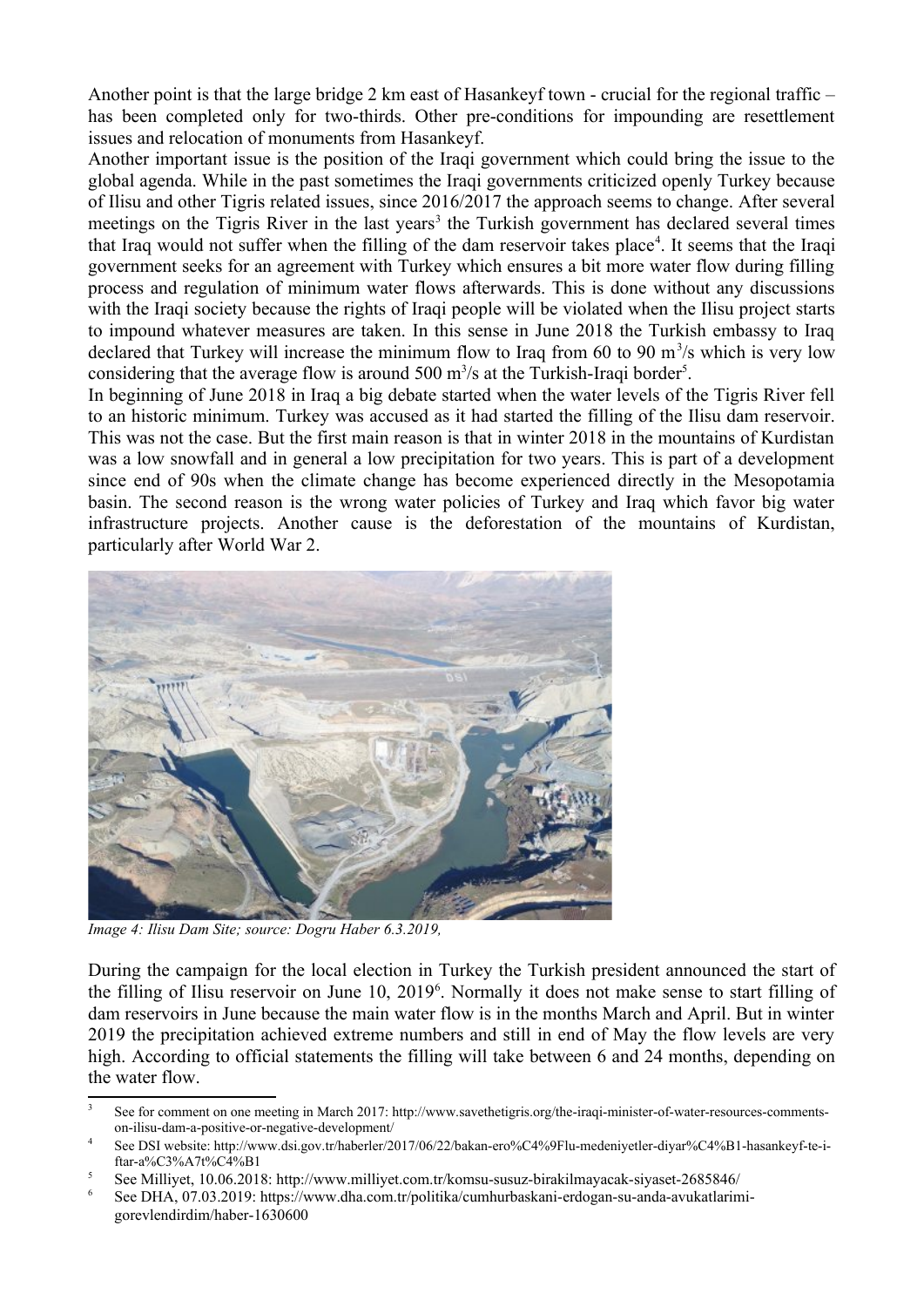## **Expropriation and resettlement**

While the construction of the Ilisu project officially costs 1.2 Billion Euros, the resettlement (expropriation, resettlement, new infrastructure etc.) roughly requires another 800 Million Euros. The expropriation in the 200 affected settlements started mainly in 2012. Apart from the Ilisu village, resettled in October 2010, and Hasankeyf there is a planned resettlement for two more villages. All other people – except the landless people - get cash and select their new residence. The chamber of Agricultural Engineers of Batman declared that 80 % of the paid compensation went to investments outside of Batman which confirms the long expressed concern that people will seek work and live far away.<sup>[7](#page-4-0)</sup> In spring 2019, there are still a few hundred households which have not accepted the proposed compensation amount and have appealed the court. In Hasankeyf, in 2012 and 2013, the population twice organized demonstrations for their rights in the expropriation and resettlement process because it is based on laws which do not much consider rights, it has not been transparent and promises were not held.

Those inhabitants who have agreed to New-Hasankeyf are faced with huge debts. The prices for the new apartments are two to three times higher than expropriation amounts received for their current homes. The mayor of Hasankeyf stated on this issue that less than 5 % of the people have the money to pay the new apartments in once step with the expropriation amount. The DSI has excluded two third of the applicants from Hasankeyf for the new apartments in New-Hasankeyf. Inhabitants from a village at the river directly in front of Hasankeyf have been refused to get new apartments in New Hasankeyf. There are rumors that in New Hasankeyf additional hundreds apartment could be build and sold to richer people from other regions. This may lead to a new social composition in New-Hasankeyf and thus social conflicts.

The residents of Hasankeyf claim that the quality of the new buildings is very low and already now the deficiencies can be observed at the buildings in construction. The concerned residents state that the reason for these damages is the high speed of the construction. It is obvious that with the poor construction the socio-economic risks for them will raise significantly.

However, the situation exploded in 2018. In end of 2017, government officials announced that the shop owners of Hasankeyf should move to new shop buildings constructed New Hasankeyf in March 2018 while the inhabitants were still living in Hasankeyf. Because the new houses in New Hasankeyf were far from completion an expected protest has been organized by shop owners and family members. Although carrying Turkish flags for being not accused as terrorists the people have been attacked by police. Due to big public interest the government stepped back and confirmed to resettle shops together with residents. The houses, which actually should be completed in summer 2018, are still under construction and it is unclear whether the resettlement could be done in June 2019 as announced recently by officials in beginning of May.

The villagers of Suceken, 12 km west of Hasankeyf, protested for years to get land at an upper location of their current village in order they can build new houses there instead to move to big cities. After years of protests and trials recently they could achieve a certain success. But the construction has not started yet. Another village close to Hasankeyf, called Urganli, does not accept the location of the new conditions for start of construction of their new village<sup>[8](#page-4-1)</sup>.

#### **Destruction and relocation of Cultural Heritage**

The significance of the cultural heritage of the region largely stems from the unique natural environment in which it resides. For many years the Turkish government claimed that with the creation of a cultural park adjacent to New-Hasankeyf, the cultural heritage of Hasankeyf would be rescued. This was criticized since beginning by civil campaigners. But the "rescue" projects done in Hasankeyf in last years have clearly revealed however that this claim was nothing but empty words. In 2015, the three pillars of the antique bridge over the Tigris was started to be covered with new stones. This has been described as a restoration and conservation measure in order it can be conserved for the time of under water and after dam operation period it could be exposed. This is not clear whether it will work, but already this act is an irreparable damage of the bridge.

<span id="page-4-0"></span><sup>7</sup> See: <http://www.batmancagdas.com/gundem/batmana-800-milyon-tl-istimlak-parasi-2-h51500.html>

<span id="page-4-1"></span><sup>8</sup> See Batman Cagdas, 15.04.2019: http://www.batmancagdas.com/gundem/koyluler-kuraya-katilmadi-h62959.html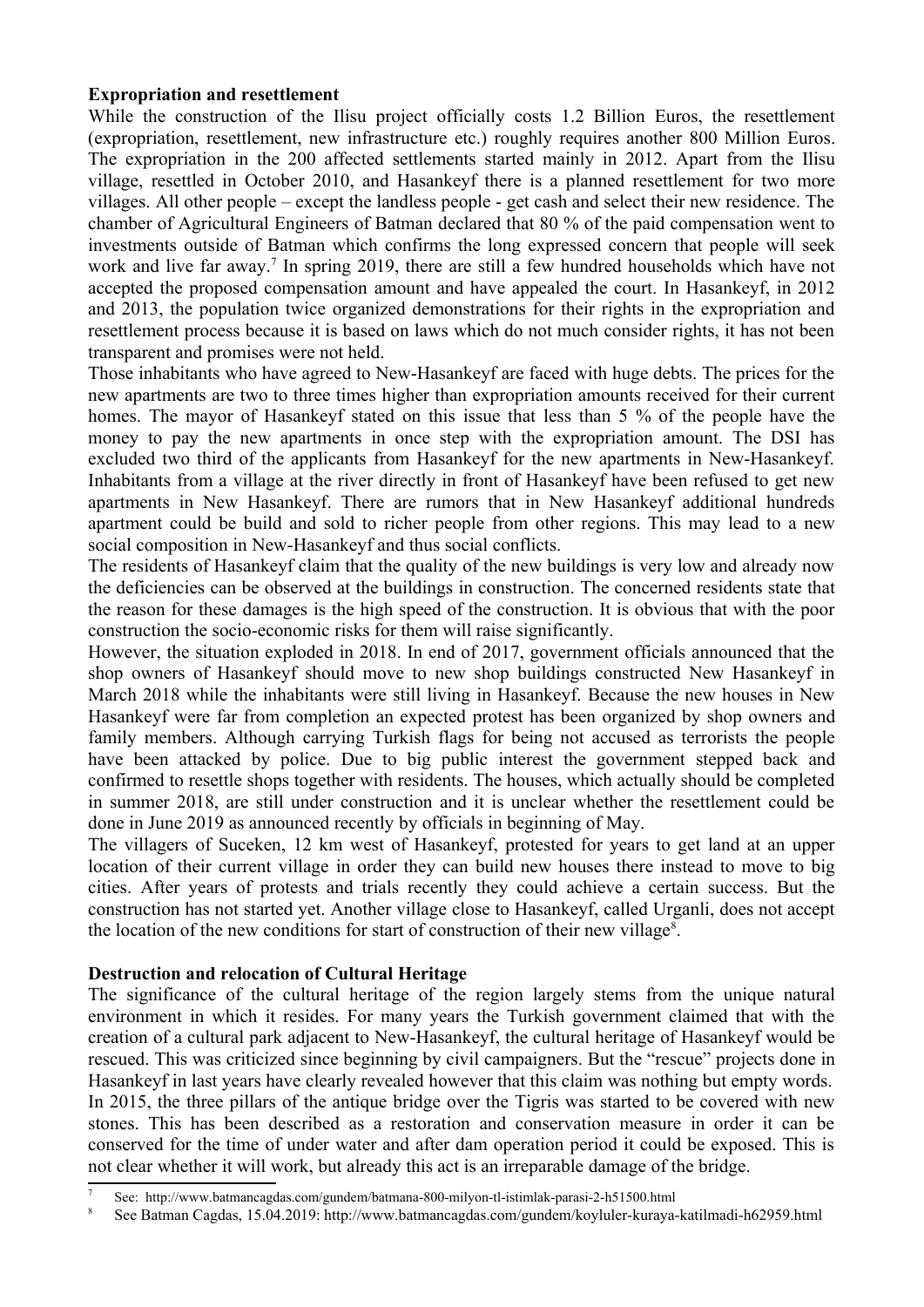The official claim of rescuing Hasankeyf consists mainly in the relocation of seven monuments to the 'Hasankeyf Cultural Park'. The preparation for the relocation of the first one, the Zeynel Bey Tomb, started in 2015. The whole process of the relocation was hidden from the public and had no participation by stakeholders, violating existing laws, particularly the tendering and contracting process. With the participation of the Dutch company Bresser Eurasia, the Turkish Er-Bu Insaat could finally relocate the Zeynel Bey Tomb on May 12, 2017. Considering that there is globally no similar relocation experience of a monument of such an age (550 years old) with binding agent technology and the monument is very fragile and in poor condition (there are splits in the cupola) it was a very risky action. Still the monuments stays in its new location, but as no independant experts could examine the monument it is unclear what kind of damage it experienced.



*Image 5: Zeynel Bey Tomb during relocation in May 2017; source: DSI*

The National Geographic French journalist Mathias Depardon was working on the case of the Zeynel Bey Tomb, but arrested in Hasankeyf on 5th May 2017 when he was working on a long story on the cultural heritage of Hasankeyf. He was expelled by the Turkish government to France some weeks later.<sup>[9](#page-5-0)</sup>

A new step in the physical intervention and destruction of the cultural heritage of Hasankeyf has started around August 10, 2017. The DSI commissioned a company with the demolishing of rocks using explosives. Bringing down rocks from the Castle Rock and its surrounding valley has started with the official aim to consolidate them for the time after the planned impounding of the dam reservoir and subsequent development of tourism. Other planned combined measures are the filling of 210 human-carved caves in the rock castle area as well as the construction of a filled and concrete embankment dam around the Castle Rock, which would stick out from the planned dam reservoir. This destruction, documented by videos and pictures, has sparked ire from people and organizations from the region and all over Turkey<sup>[10](#page-5-1)</sup>. Because of broad public criticism, the governor of Batman province and DSI stated that no explosives have been used and the objective is to protect civilians from falling rocks. Furthermore locals stated that the explosives created fear among the population of Hasankeyf, particularly children. They hold that the alleged 'constituting danger by rocks' has the real aim to drive out the people and artisans of Hasankeyf and particularly to have enough debris for the planned 'antique' harbour which would be central for the planned tourism of the Castle Rock. This approach shows once more how thousands of years of human ingenuity is being destroyed for a short-lived power project.

In 2018 the relocation of more monuments from Hasankeyf to New Hasankeyf continued for what a special bridge has been constructed which led to fish extinction in the Tigris. In August 2018 the Artuklu Bath has been relocated, again with Bresser's contribution. In the following two months the Imam Abdullah Tomb and Middle Gate to Castle Rock have followed. In April 2019 officials said that until July 2019 the Kızlar Mosque, the minaret of the Sultan Süleyman Koç Mosque and the El

<span id="page-5-0"></span><sup>9</sup> See statement of several civil organizations on the arrest of M. Depardon: http://www.hasankeyfgirisimi.net/?p=449

<span id="page-5-1"></span><sup>&</sup>lt;sup>10</sup> See statement of Initiative to Keep Hasankeyf Alive: http://www.hasankeyfgirisimi.net/?p=512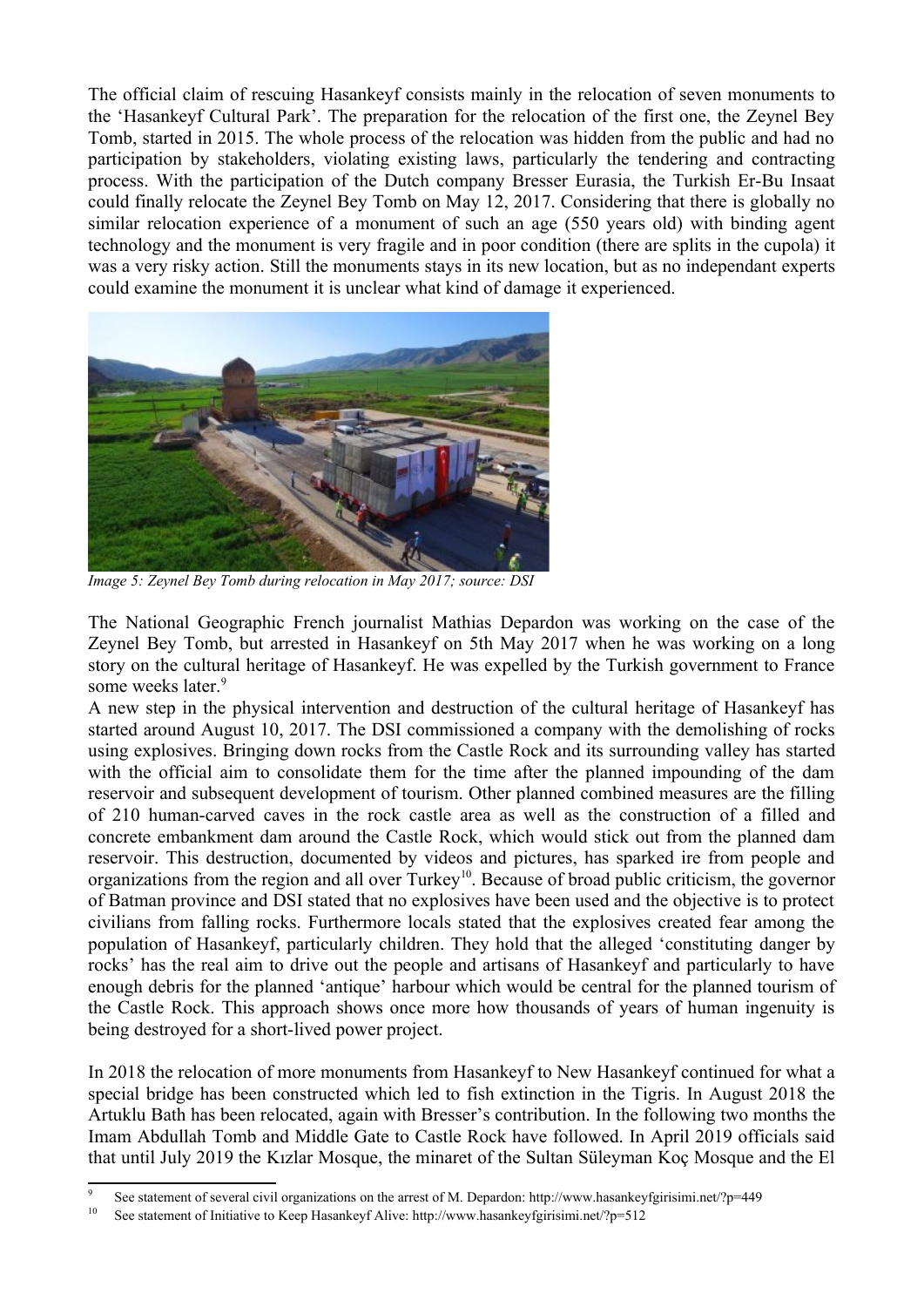Rizk Mosque would be cut and relocated to the cultural park area in New Hasankey $f<sup>11</sup>$  $f<sup>11</sup>$  $f<sup>11</sup>$ . Apart from the bridge one more monument has been covered by stones as a 'restoration and rescue' work. However, despite these so called 'rescue projects' several hundred monuments would be submerged and with time under water destroyed. Now the relocated seven monuments are situated close to each other what they have not done for hundreds of years and disconnected from the original environment. That is why it is a museum and nothing more.



*Images 6+7: Destruction of one rocks piece in mid of August 2017; Heavy equipment working with debris; source HYG*

In 2019 the dam around the Castle Rock has been completed and rises into the landscape of Hasankeyf. Its official aim is to 'consolidate' the Castle Rock which would be destroyed by surrounding water by time as it is composed by chalk. This chalk was the reason for the fascinating morphology of the Tigris Valley.



*Image 8: The new dam around the Castle Rock; source Hasankeyf Matters*

The excavations in Hasankeyf date to the 80'ies. All excavating experts highlight that several dozen more years are necessary for a sufficient and scientific research in order to understand the outstanding universal value of Hasankeyf in a comprehensive way. Excavations from the last few years – obelisks have been founded - indicate that Hasankeyf is the twin of Göbeklitepe, 225 km westwards close to Urfa, the oldest temple/settlement of human history.[12](#page-6-1) Like Göbeklitepe Hasankeyf could contribute to a better understanding of first human settling in history.

<span id="page-6-0"></span><sup>&</sup>lt;sup>11</sup> See Batman Cagdas, 14.04.2019: http://www.batmancagdas.com/gundem/diclede-su-duracak-h62930.html<br><sup>12</sup> See navy in the navy none Expensel https://www.ayroneal.net/heber/262606/heegelevis hervou testimologi dayon ed

<span id="page-6-1"></span><sup>12</sup> See news in the newspaper Evrensel: https://www.evrensel.net/haber/263606/hasankeyf-hoyugu-tartismalari-devam-ediyor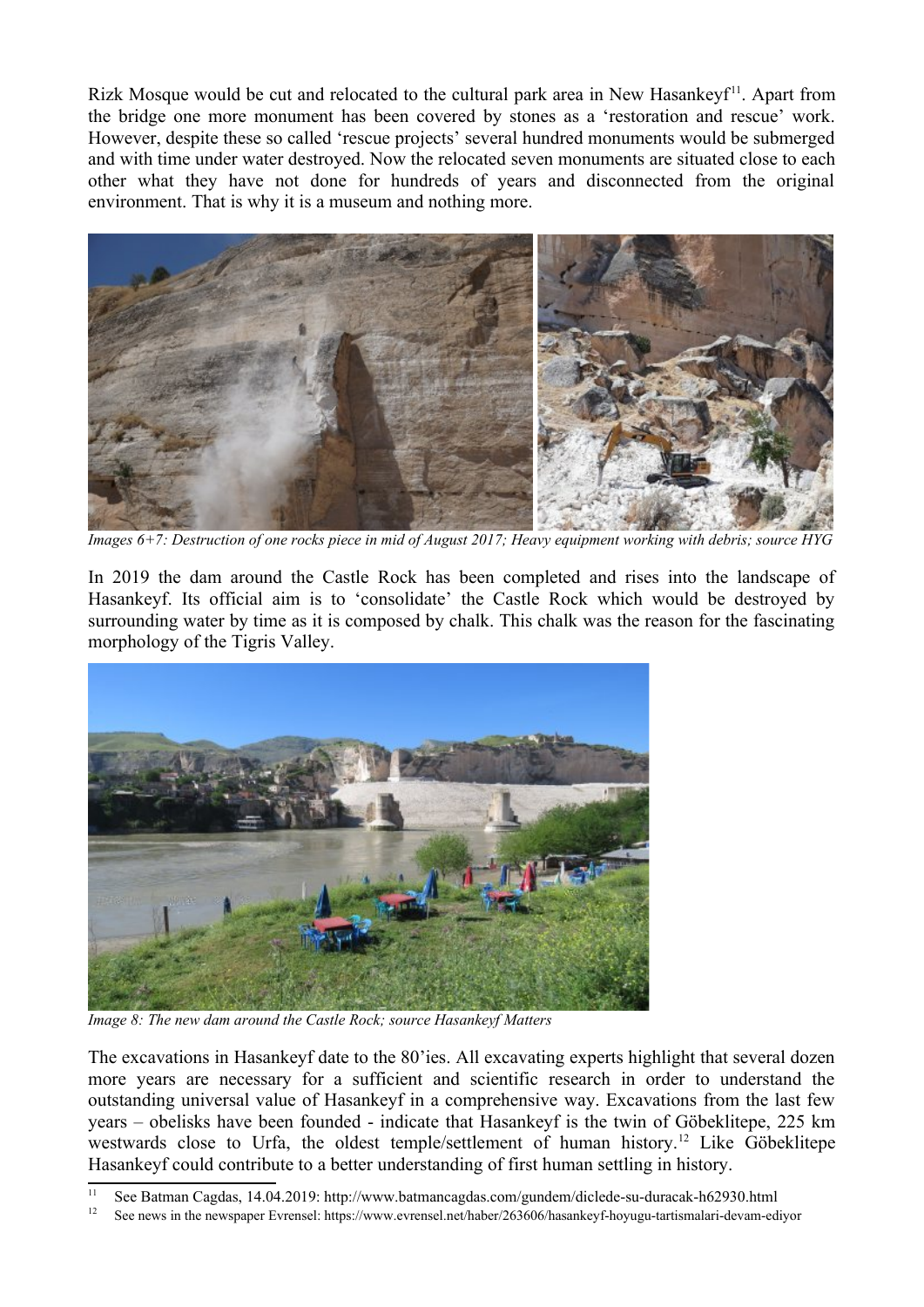# **Campaigns against the Ilisu Project**

Founded in January 2006, the Initiative to Keep Hasankeyf Alive (HYG) currently brings together a coalition of 88 organisations: Activists, local ecological, cultural, women and human rights nongovernmental organizations (NGOs), professional associations, trade unions and affected municipalities. The aim is to stop the Ilisu Project and pursue the aim of improving the socioeconomic situation of locals, developing cultural heritage and saving the nature through the direct and democratic input of all relevant stakeholders at all stages. Since the first days of its foundation, the initiative has worked on different dimensions like informing affected people, public actions, camps, conferences, surveys, reports, trials and coalitions with other civil society organizations in Turkey and abroad. In 2015, the activities were again spreading, but the ongoing war has limited actions and impacts. The initiative is the longest and strongest campaign against the Ilisu Project.

Between 2007 and 2013, the Istanbul based environmental organization 'Doga Dernegi' (www.dogadernegi.org) carried out a Hasankeyf campaign. For several years, the campaign could achieve serious interest, also in Western Turkey. In 2009, the famous Turkish singer Tarkan joined some activities for Hasankeyf and in 2012/2013 dam activists from Brazil and South Iraq came to Hasankeyf and Ilisu in order to join activities and protests.

Between 2006 and 2010, there was a strong cooperation between the campaigns in Turkey and a number of organizations in Europe, mainly organized as the Ilisu Dam Campaign (www.stopilisu.com), particularly targeting the European financing of the Ilisu project. In at least six states of Europe several action days were organized against the governments, banks or companies with the involvement of dozens of civil organizations and hundreds of people. The media coverage was high over several years.

Between 2009 and 2011, there were several initiatives, which the HYG joined, to form a Turkey wide coalition on dams, rivers and water of local struggles. Several common demonstrations were organized in Ankara and Istanbul and common actions days have been initiated.

In 2011, the Initiative to Keep Hasankeyf Alive joined the session of the UN Committee on Economic, Social and Cultural Rights (CESCR) and presented the Ilisu case. The critical recommendations by this UN Committee have not been taken into account by the Turkish government. Turkey showed the same behavior when in 2015 the Save the Tigris and Iraqi Marshes Campaign submitted the Ilisu case from an Iraqi perspective.<sup>[13](#page-7-0)</sup>

The Save the Tigris Campaign (STC; www.savethetigris.org) was created in July 2012 with a focus on Iraq by Iraqi and other organizations including the HYG. The focus is on the right to water in Iraq which includes rejection of the Ilisu Dam as well as other destructive large dams in Turkey and Iran. The campaign aims to raise awareness all over Iraq and pressure on the Iraqi government which acts weakly against dams violating the water rights of Iraqi people.<sup>[14](#page-7-1)</sup>

Since 2012, Hasankeyf Matters (www.hasankeyfmatters.com), a group of volunteers from Istanbul and Batman, is involved in the campaign. It focuses on the conservation of the cultural heritage of Hasankeyf.

In 2015, the Mesopotamian Ecology Movement, a new broad movement of ecological oriented activists and organizations in Turkish-Kurdistan, joined the campaign against the Ilisu Project. In 2015 only, more than five demonstrations were organized together with the HYG, two of them in Dargecit, the town next to the dam site. On September 20, 2015 the  $1<sup>st</sup>$  Global Hasankeyf Action day was organized.<sup>[15](#page-7-2)</sup> The 2<sup>nd</sup> Global Action Day took place on September 23, 2017.

In March 2016, with the important role of Hasankeyf Matters and the support of the Initiative to Keep Hasankeyf Alive, Europa Nostra selected Hasankeyf as one of the 7 threatened cultural sites of Europe. With the declared state of emergency Europa Nostra decided to step back from any action and statement for Hasankeyf.

<span id="page-7-0"></span><sup>&</sup>lt;sup>13</sup> See statement of the STC: http://www.hasankeyfgirisimi.net/?p=303<br><sup>14</sup> See for example this statement from 2015; http://www.hasankey

<span id="page-7-1"></span><sup>&</sup>lt;sup>14</sup> See for example this statement from 2015: http://www.hasankeyfgirisimi.net/?p=167<br><sup>15</sup> See statement on the estimal http://www.hasankeyfgirisimi.net/?n=284

<span id="page-7-2"></span><sup>15</sup> See statement on the actions: http://www.hasankeyfgirisimi.net/?p=284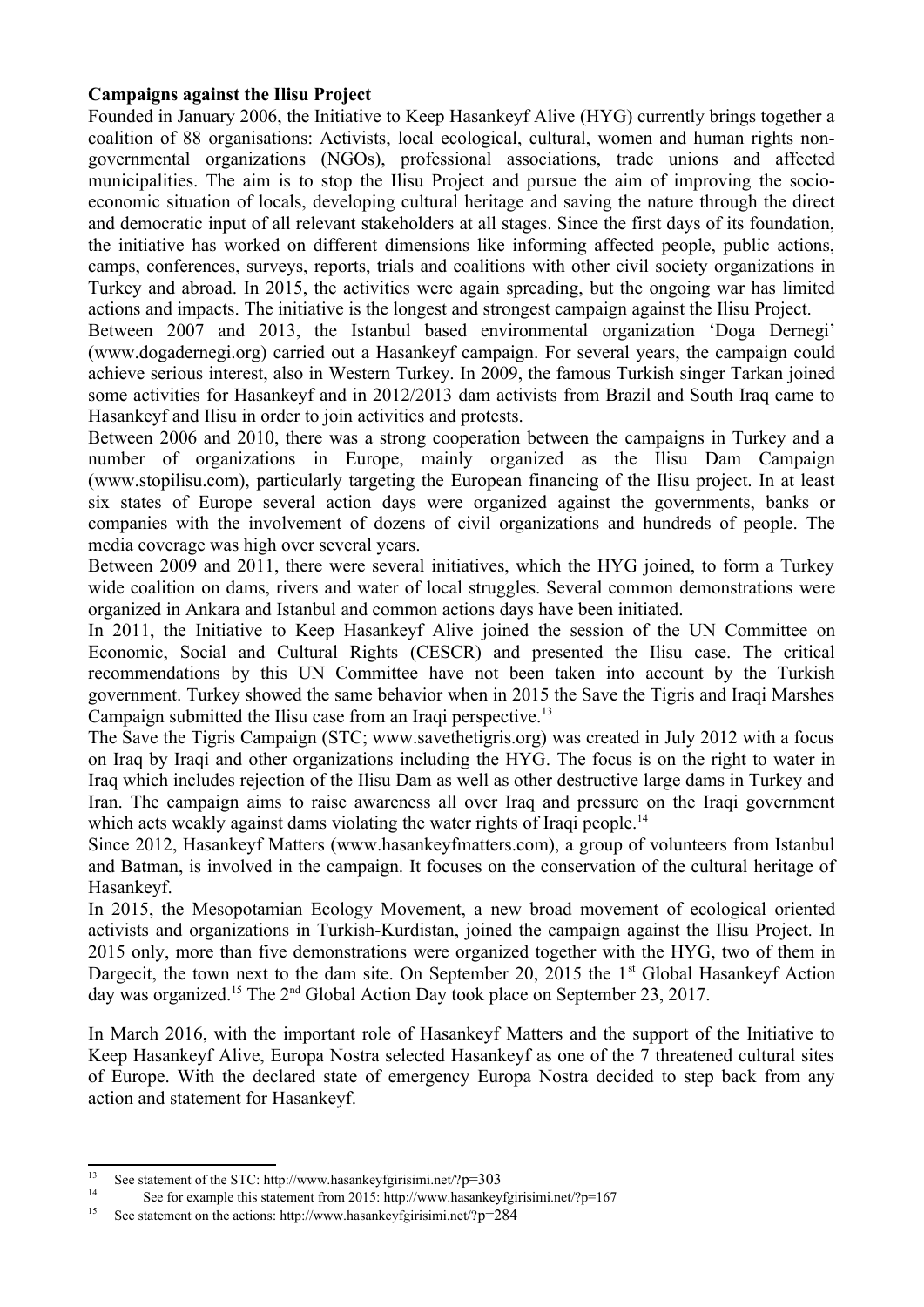

*Images 9+10: 1st Global Hasankeyf Action Day, 20.09.2015, Hasankeyf; source: Hasankeyf Matters and HYG*

In May 2016, an international symposium was organized in Batman by the Initiative to Keep Hasankeyf Alive. Apart from raising public interest, the discussions centered around the questions whether and how the struggle can be intensivated and how an UNESCO process could be initiated. Both this initiative and the Europa Nostra process came to a standstill when in July 2016 the state of emergency was declared in Turkey just after the failed military coup.

In the days after the military coup attempt in July 2016, a counterforum meeting was organized by dozens of civil organizations (including HYG) in Istanbul where the UNESCO World Heritage Committee (WHC) held its 40th session. Critic was raised in a state where the state systematically destroys cultural and natural heritage.<sup>[16](#page-8-0)</sup> Paradoxically, at this session the Marshlands in South Iraq were inscribed on the UNESCO World Heritage List without questioning the Ilisu Project.

In spring 2017, in Iran several environmental groups started a signature campaign directed to the UN General Secretary with the request to act against the Ilisu Project<sup>[17](#page-8-1)</sup>. The petition, signed by more than 150.000 people, brings forth the argument that the drying out of the marshes in South Iraq will increase the sand storms in South Iran which increased in the last three years.

On June 28, 2017 several organizations based in the Netherlands and the Initiative to Keep Hasankeyf Alive conducted a protest against the Dutch company Bresser, a small to medium-size Dutch enterprise, at its headquarter close to Rotterdam<sup>[18](#page-8-2)</sup>. Just one month later a complaint has been initiated at the Dutch NCP for the OECD Guidelines which in August 2018 has concluded that Bresser has not fully met the expectations and satisfied the due diligence criteria of the OECD Guidelines." in the project to relocate the Zeynel Bey Tomb, in Hasankeyf, in Southeastern Turkey. Unfortunately this has not changed in a positive way the involvement of Bresser in Hasankeyf. It continued to contribute to destruction in Hasankeyf.

On September 20, 2017, in the 2nd Global Action Day for Hasankeyf in more than 15 cities actions have been done, only four actions in Iraq. This was the result of the growing struggle in 2015, it raised again the hope to stop the Ilisu Dam. But political repression impeded it.

On April 28, 2018 a new action day has been conducted, but this time in the focus was also Sur, the old city of Diyarbakir (Amed). Actions in almost 20 cities have been realized which include 6 Kurdish and Turkish cities.

In Spring 2018 a new network of ecology struggles has been created with Ecology Union where the the HYG plays a vital role.

On April 6-8, 2019 after long preparation the 1<sup>st</sup> Mesopotamian Water Forum has been done in Silemanî, in Iraqi Kurdistan. The HYG, MEM and Hasankeyf Matters and dozen of other civil organisations came together to discuss and develop principles for a new democratic and ecological water policy in Mesopotamia.

<span id="page-8-0"></span><sup>&</sup>lt;sup>16</sup> See call for the Unesco Counterforum: http://www.hasankeyfgirisimi.net/?p=391<br><sup>17</sup> See Link for composition, https://www.change.org/p/prn.art//C22/D2nie outcomes.com

<span id="page-8-1"></span>See Link for campaign: https://www.change.org/p/mr-ant%C3%B3nio-guterres-secretary-general-of-the-united-nationssafeguarding-hoor-al-azim-lagoon

<span id="page-8-2"></span><sup>&</sup>lt;sup>18</sup> See statement and pictures for protest against Bresser: http://www.hasankeyfgirisimi.net/?p=470